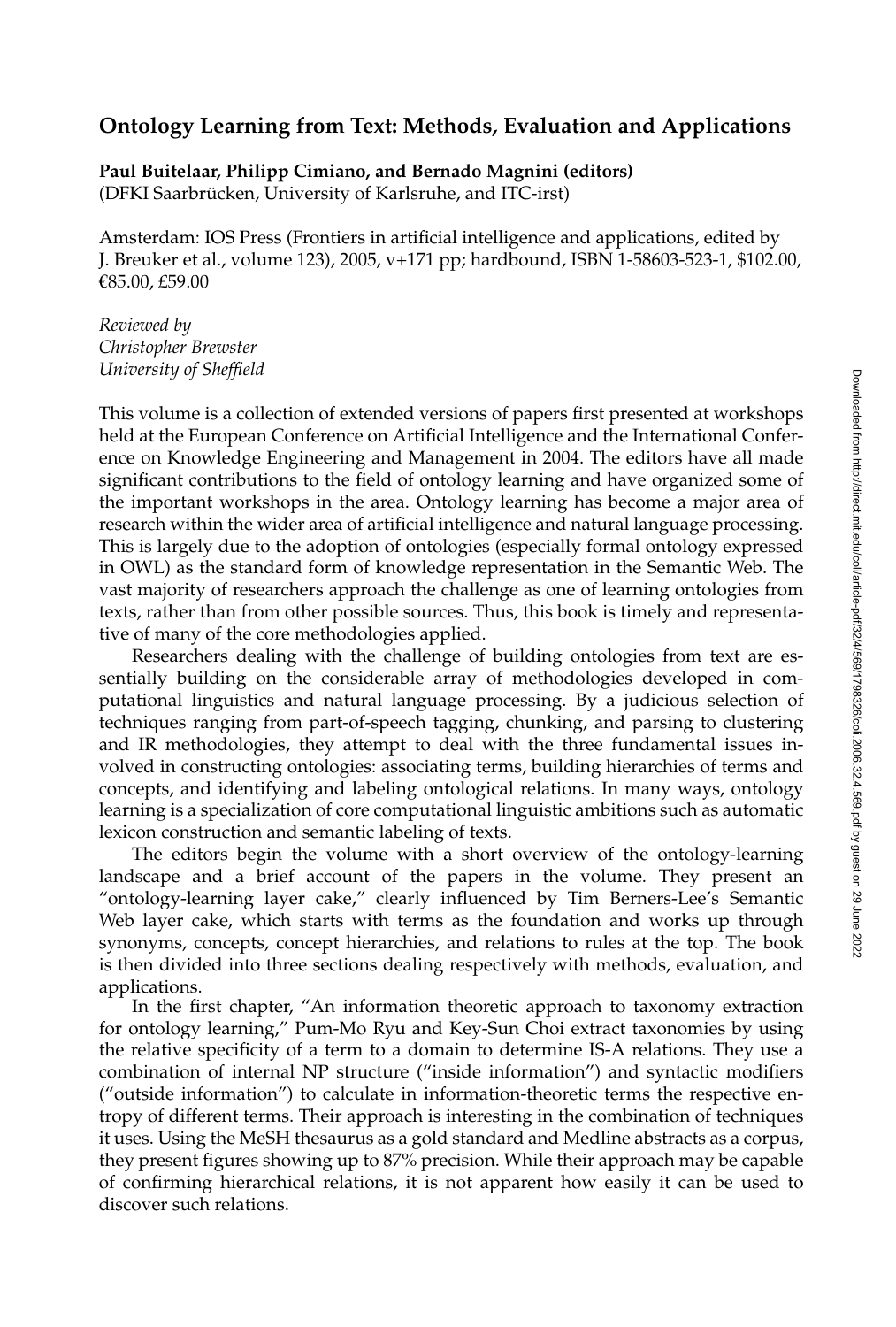In their chapter "Unsupervised text mining for the learning of DOGMA-inspired ontologies," Marie-Laurie Reinberger and Peter Spyns cluster terms by using a shallow parser and identifying some types of relations by using prepositions. Their approach is reminiscent of Grefenstette (1994) in essentially providing information concerning term association and is founded on the widely held distributional hypothesis.

Marin Kavalec and Vojtěch Svátek, in "A study on automated relation labelling in ontology learning," label relations between terms using 'concept–concept–verb' triples. These are derived using what appears to be essentially mutual information, although they term their heuristic the "above-expectation measure." They intentionally ignore the order of concepts and verbs and use stemming to collapse passive and active sentence structures. While this may be justified on sparsity grounds, much work in corpus linguistics has shown that such approaches miss important features of language.

One of the most significant papers in this collection is by Phillip Cimiano, Aleksander Pivk, Lars Schmidt-Thieme, and Steffen Staab, entitled "Learning taxonomic relations from heterogeneous sources of evidence." They integrate a number of different approaches for the learning of taxonomies proposed in the literature, including Hearst patterns, the head-matching/NP-structure technique (originally proposed by Navigli, Velardi, and Gangemi [2003]), hyponymy information from WordNet, subsumption based on corpus-based syntactic features (an extension of Grefenstette [1994]) and document-based subsumption (Sanderson and Croft 1999). A number of standard classifiers (implemented in WEKA) were used to identify the optimal combination of these different methods. The best results came from using a support-vector-machine classifier, which resulted in an *F* measure of nearly 33%. The importance of this paper lies both in the concept of integrating multiple sources and the manner of implementation. The relatively low *F* measure (in view of NLP results in general) is indicative of how great the challenge of ontology learning still remains.

The evaluation section of the book begins with "An evaluation framework for ontology enrichment" by Andreas Faatz and Ralf Steinmetz, which distinguishes ontology enrichment from ontology learning. Faatz and Steinmetz identify fundamental difficulties with the evaluation of domain- and application-specific ontologies and argue for an automated approach to evaluating any enrichment methodology. They present a number of different measures to evaluate enrichment methods, but do not show how these would work in practice or why one measure would be better than another.

Paula Velardi, Roberto Navigli, Alessandro Cucchiarelli, and Francesca Neri provide an evaluation of an actual ontology-learning system in "Evaluation of OntoLearn, a methodology for automatic learning of domain ontologies." OntoLearn is one of the more complex and sophisticated ontology-learning systems described in the literature (Navigli and Velardi 2004), and its current architecture involves five steps for which the authors provide quantitative evaluations. Qualitative evaluations are provided by automatically generating definitions for each concept by composition of WordNet and glossary definitions for the component parts of complex terms. These were evaluated by experts in two domains. Both the qualitative and quantitative approaches are highly innovative and the authors make a major contribution to ontology evaluation in this paper.

In contrast with the problem of evaluating an ontology-learning *methodology*, Robert Porzel and Rainer Malaka, in their paper "Atask-based framework for ontology learning, population and evaluation," take up the challenge of evaluating specific ontologies in themselves. The authors propose a framework where a series of ontologies are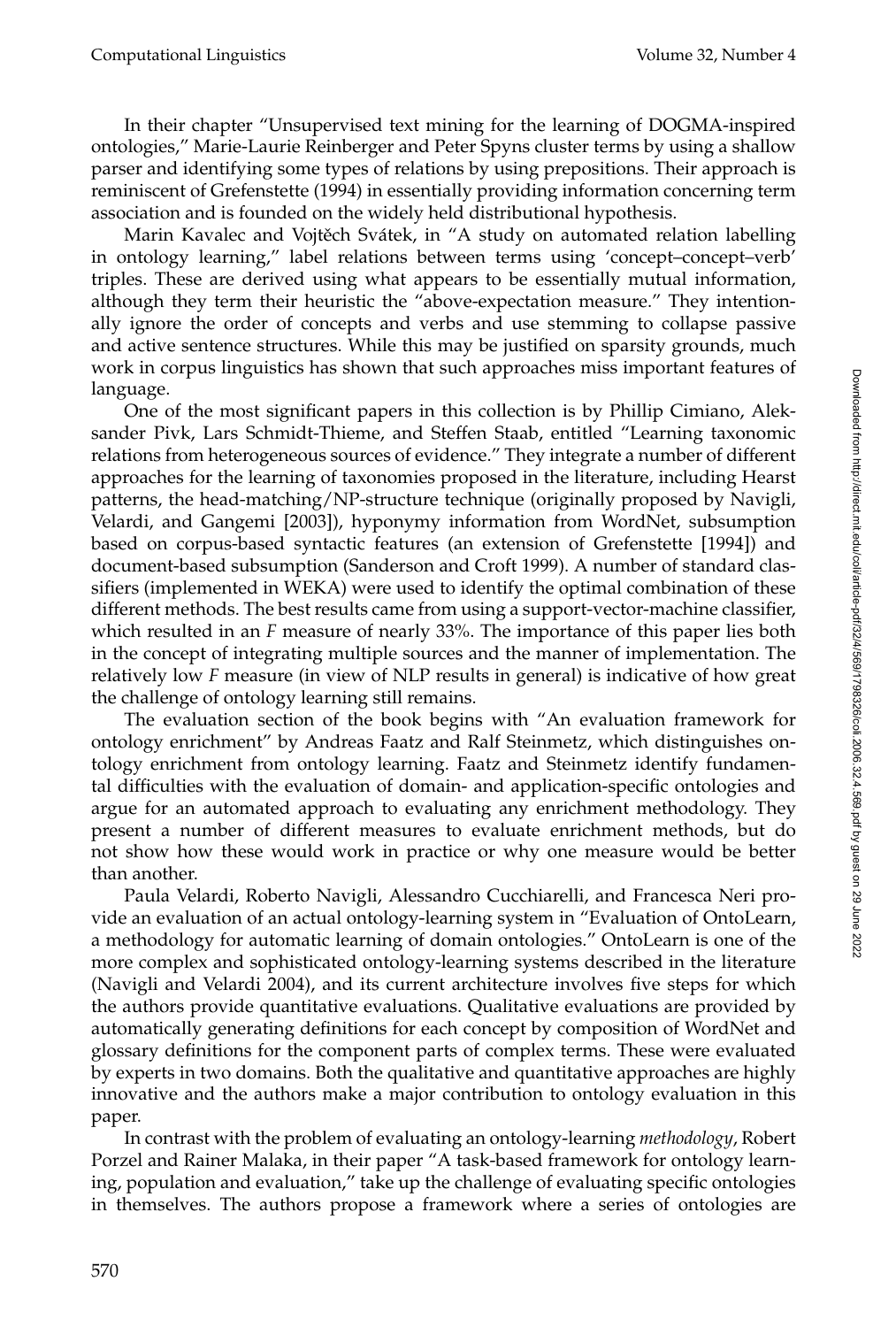evaluated in the context of a given application. The application in their scenario is the identification of correct speech-recognition hypotheses in dialogue systems, where the correct hypotheses have been identified by hand and act as the gold standard. They use a sophisticated approach to analyzing the types of errors, identifying, for example, insertions, deletions, and substitutions needed at the level of vocabulary, IS-A relations, and other semantic relations. This is very important and innovative work, as no one before has attempted to implement an evaluation scenario where incrementally different ontologies could be evaluated.

Marta Sabou, in "Learning Web service ontologies: An automatic extraction method and its evaluation," proposes to use the documentation texts associated with Web services to extract relevant domain ontologies. She describes these texts as "sub-languages" in Grishman's sense (Grishman and Kittredge 1986), and uses standard NLP tools to develop head-matching ontological hierarchies. The paper evaluates two such ontologies for RDF(S) storage tools and bioinformatics services with respect to term extraction, suitability from an expert's perspective, and a gold standard. The main interest of the paper lies in its application to building ontologies for Semantic Web services.

The paper by Fabio Rinaldi, Elia Yuste, Gerold Schneider, Michael Hess, and David Roussel, entitled "Exploiting technical terminology for knowledge management," does not address issues concerning ontologies directly, and although full of interesting ideas fails to convey clearly what its overall intent is. The importance of term recognition in ontology learning is a recurrent theme in this volume, but the authors do not clearly link term management with the use of ontologies in knowledge management.

The final paper in the volume is by Claire Nédellec and Adeline Nazarenko, "Ontology and information extraction: Anecessary symbiosis." It argues for an intimate interaction between information extraction and ontologies. As is widely recognized, the classic template of traditional (MUC-style) information extraction is a form of ontology or model of world knowledge. This paper is an excellent overview of the interaction between the two specifically with respect to the biomedical domain. In this domain, part of the challenge lies in the considerable ambiguity that exists for any given entity and also the continuous shifts in meaning due to research progress. The authors note the need for concept hierarchies for specific biological subdomains in order to obtain extraction rules at the correct level of generality. They use their previous work on the ASIUM system to construct such hierarchies and propose to improve on this by using Hearst-type pattern techniques.

This volume provides an excellent snapshot of the current state of the art in ontology learning and the related issue of ontology evaluation. It will be of interest not just to researchers involved in ontologies but also to the wider CL and NLP community who are interested to see where their component technologies are being used.

## **References**

- Grefenstette, Gregory. 1994. *Explorations in Automatic Thesaurus Discovery*. Kluwer, Dordrecht.
- Grishman, Ralph and Richard Kittredge. 1986. *Analyzing Language in Restricted Domains: Sublanguage Description and Processing*. Lawrence Erlbaum Associates, Hillsdale, NJ.
- Navigli, Roberto, Paola Velardi, and Aldo Gangemi. 2003. Ontology learning and its application to automated terminology

translation. *IEEE Intelligent Systems*, 18(1):22–31.

- Navigli, Roberto and Paula Velardi. 2004. Learning domain ontologies from document warehouses and dedicated websites. *Computational Linguistics*, 30(2):151–179.
- Sanderson, Mark and W. Bruce Croft. 1999. Deriving concept hierarchies from text. In *Proceedings of the 22nd ACM SIGIR Conference*, pages 206–213. Berkeley, CA.